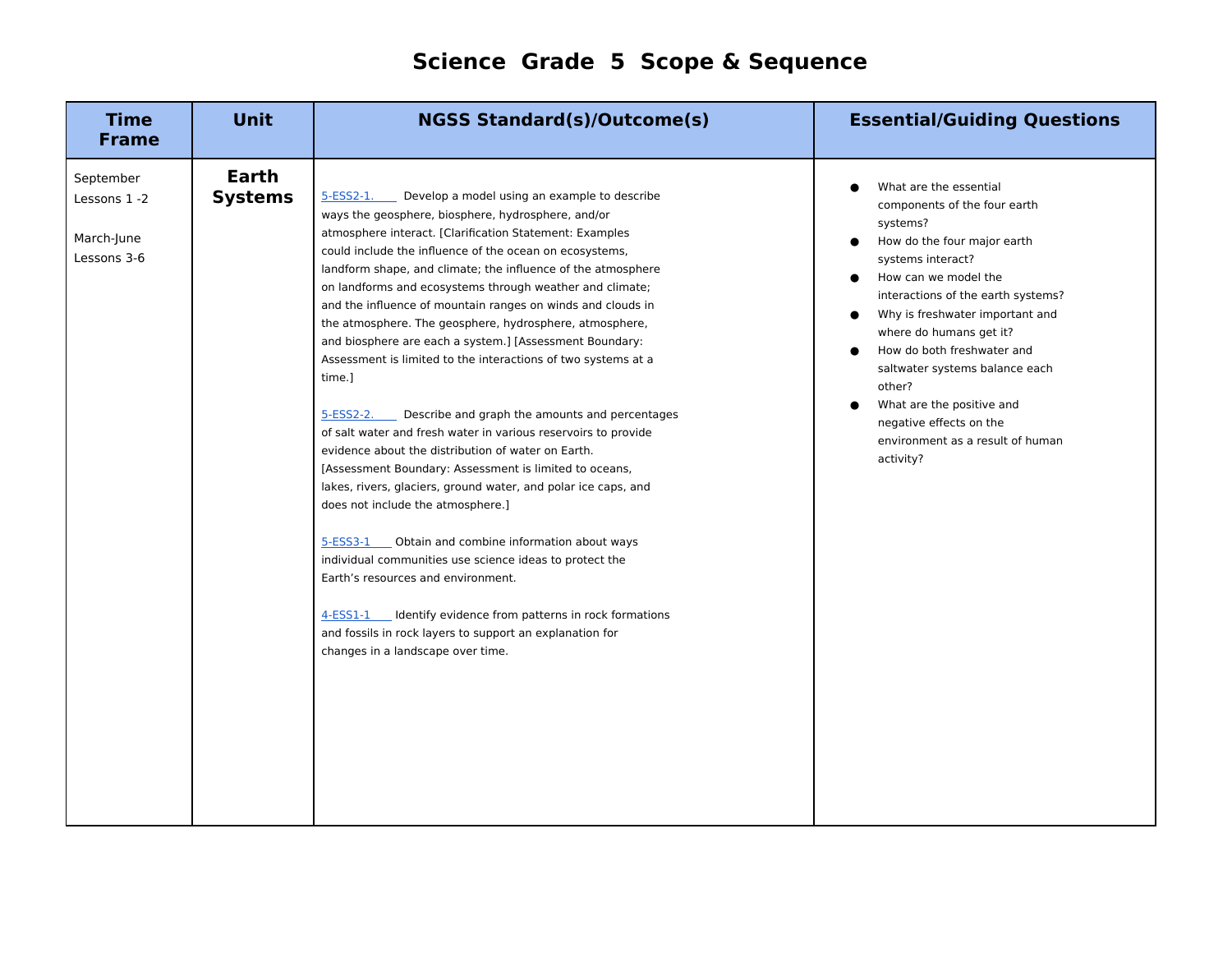| Oct.-Dec.  | <b>Survivor</b>                  | 4-LS1-1 Construct an argument that plants and animals<br>have internal and external structures that function to support<br>survival, growth, behavior, and reproduction. [Clarification<br>Statement: Examples of structures could include thorns,<br>stems, roots, colored petals, heart, stomach, lung, brain, and<br>skin.] [Assessment Boundary: Assessment is limited to<br>macroscopic structures within plant and animal systems.]<br>$4$ -LS1-2 Use a model to describe that animals receive<br>different types of information through their senses, process<br>the information in their brain, and respond to the information<br>in different ways. [Clarification Statement: Emphasis is on<br>systems of information transfer. ] [Assessment Boundary:<br>Assessment does not include the mechanisms by which the<br>brain stores and recalls information or the mechanisms of<br>how sensory receptors function.]<br>3-5-ETS1-3<br>Plan and carry out fair tests in which variables are<br>controlled and failure points are considered to identify<br>aspects of a model or prototype that can be improved | What external features do animals<br>have to allow them to survive?<br>What internal features do animals<br>have to allow them to survive?<br>What external features do plants<br>have to allow them to survive?<br>What internal features do plants<br>have to allow them to survive?<br>How do animals gather and<br>respond to information?                                                                                                                                                              |
|------------|----------------------------------|-------------------------------------------------------------------------------------------------------------------------------------------------------------------------------------------------------------------------------------------------------------------------------------------------------------------------------------------------------------------------------------------------------------------------------------------------------------------------------------------------------------------------------------------------------------------------------------------------------------------------------------------------------------------------------------------------------------------------------------------------------------------------------------------------------------------------------------------------------------------------------------------------------------------------------------------------------------------------------------------------------------------------------------------------------------------------------------------------------------------------|-------------------------------------------------------------------------------------------------------------------------------------------------------------------------------------------------------------------------------------------------------------------------------------------------------------------------------------------------------------------------------------------------------------------------------------------------------------------------------------------------------------|
| Dec.-March | <b>Earth and</b><br><b>Space</b> | 5-PS2-1 . Support an argument that the gravitational force<br>exerted by Earth on objects is directed down. [Clarification<br>Statement: "Down" is a local description of the direction that<br>points toward the center of the spherical Earth.<br>5-ESS1-1 Support an argument that differences in the<br>apparent brightness of the sun compared to other stars is<br>due to their relative distances from Earth. [Assessment<br>Boundary: Assessment is limited to relative distances, not<br>sizes, of stars. Assessment does not include other factors that<br>affect apparent brightness (such as stellar masses, age, and<br>stage)<br>5-ESS1-2 Represent data in graphical displays to reveal<br>patterns of daily changes in length and direction of shadows,<br>day and night, and the seasonal appearance of some stars in                                                                                                                                                                                                                                                                                  | How do scientists use repeating<br>patterns?<br>How do the properties, location,<br>and movement of celestial objects<br>determine the survival of living<br>things?<br>How does the distance from Earth<br>affect the apparent brightness of<br>a star?<br>How does gravity affect objects?<br>Why is there day and night?<br>Why are there changes in length<br>and direction of shadows?<br>What do shadows tell us about<br>the movement of the Earth and<br>sun?<br>How are scientists able to predict |